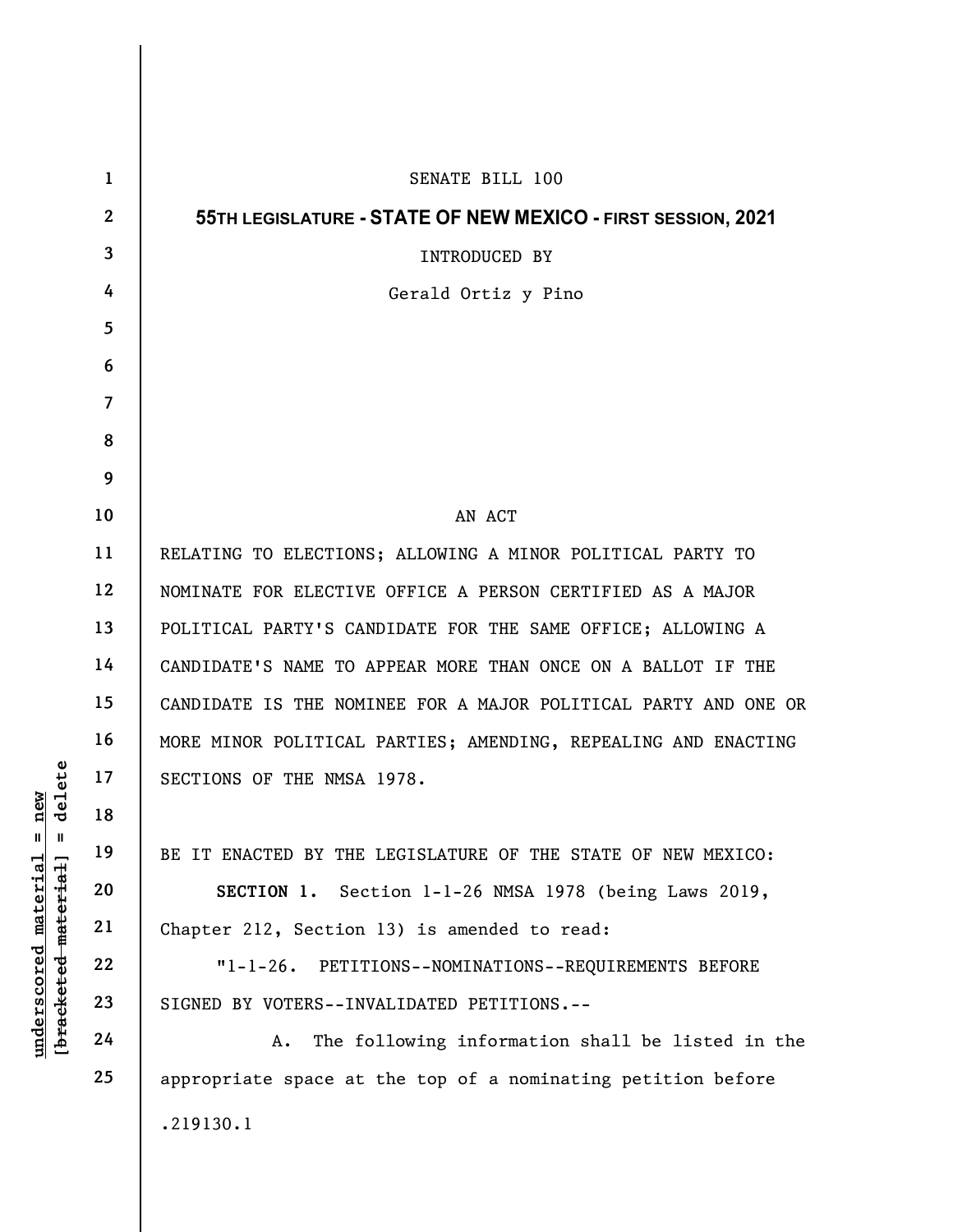underscored material = new [bracketed material] = delete 1 2 3 4 5 6 7 8 9 10 11 12 13 14 15 16 17 18 19 20 21 22 23 24 25 the petition has been signed by a voter: (1) the candidate's name as it appears on the candidate's certificate of registration; (2) the address where the candidate resides; (3) the office sought by the candidate; (4) if the office sought is a districted office or a division within a judicial district or has been assigned a position number for purposes of the election, the district, division or position number of the office sought; (5) if the office sought will be on the general election ballot, the party [affiliation of the eandidate) whose nomination the candidate is seeking or that the candidate is unaffiliated with any qualified political party; and (6) if the office sought will be nominated at a political party primary, the party affiliation of voters permitted to sign the petition. B. With or without a showing of fraud or a reasonable opportunity for fraud, a nominating petition page, including all signatures on the petition page, shall be invalid if any of the information required by Subsection A of this section is not listed on the petition before the petition page is signed by a voter or if any of the required information is subsequently changed in any way." SECTION 2. Section 1-4-16 NMSA 1978 (being Laws 1969,

 $- 2 -$ 

.219130.1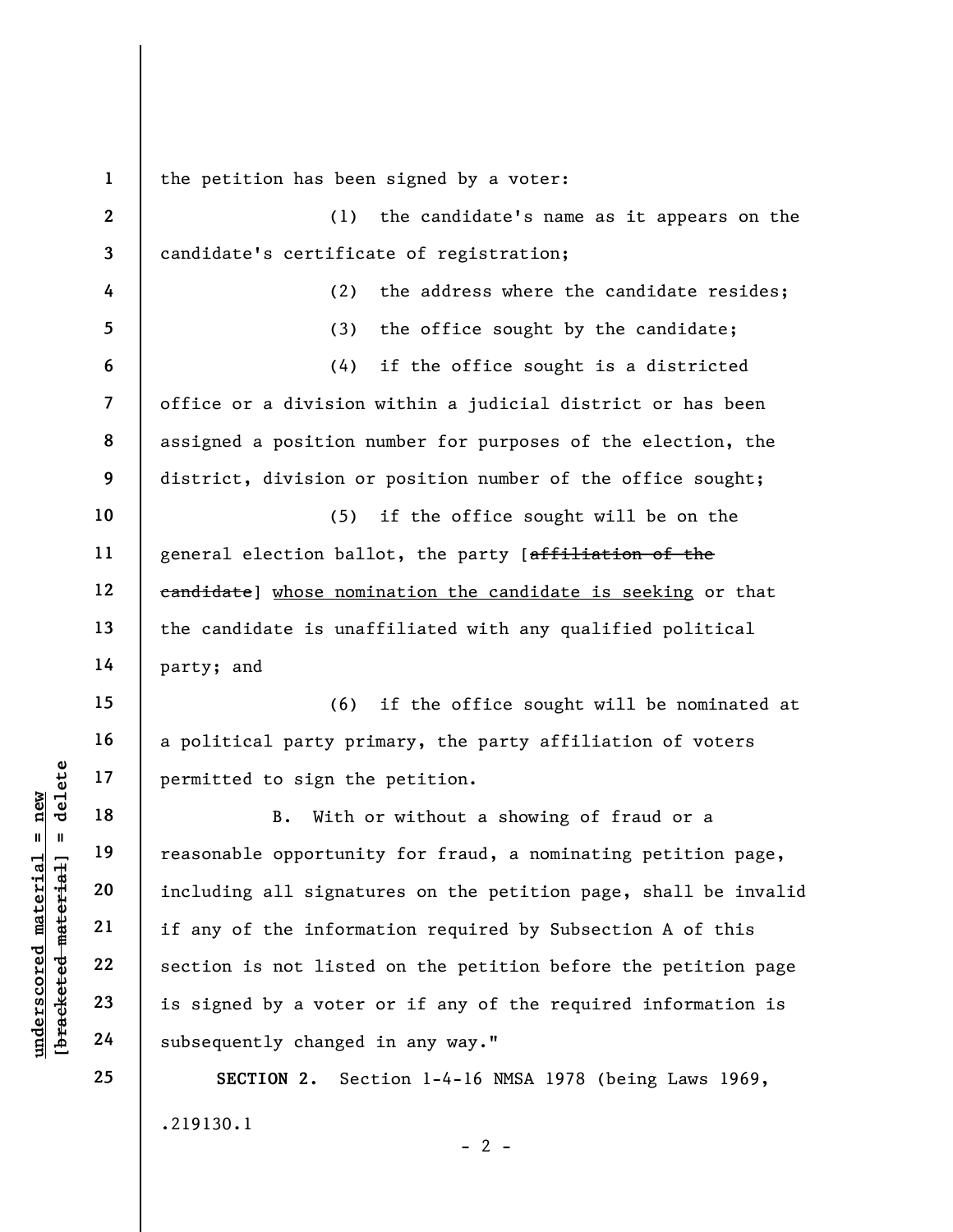Chapter 240, Section 72, as amended) is amended to read:

"1-4-16. REGISTRATION--WHEN PARTY AFFILIATION SHALL NOT BE MADE.--

A. [No] A designation of party affiliation shall not be made or changed on an existing certificate of registration at any time during which registration is closed.

7 8 9 10 11 12 13 14 15 16 17 B. Every person appearing as a candidate on the primary or general election ballot shall be a candidate only under the name and party affiliation designation appearing on the person's existing certificate of registration on file in the county clerk's office on the date of the secretary of state's general election proclamation; provided that a person who is affiliated with a major political party on the person's certificate of registration and who is a major political party candidate on the general election ballot may also appear on the general election ballot as a minor political party candidate for the same office."

SECTION 3. Section 1-8-2 NMSA 1978 (being Laws 1969, Chapter 240, Section 152, as amended) is amended to read:

"1-8-2. NOMINATION BY MINOR POLITICAL PARTY--CONVENTION-- DESIGNATED NOMINEES.--

A. If the rules of a minor political party require nomination by political convention:

(1) the chair and secretary of the state political convention shall certify to the secretary of state .219130.1  $-3 -$ 

UNDER 17<br>
UNDER 18<br>
UNDER 19<br>
UNDER 19<br>
UNDER 19<br>
UNDER 20<br>
UNDER 22<br>
UNDER 22<br>
UNDER 19<br>
UNDER 22<br>
23<br>
24<br>
UNDER 19<br>
24<br>
24<br>
CONTING:<br>
CONTING:<br>
CONTING:<br>
CONTING:<br>
A. If the<br>
CONTING:<br>
CONTING:<br>
CONTING:<br>
A. If the<br>
CONT

18

19

20

21

22

23

24

25

1

2

3

4

5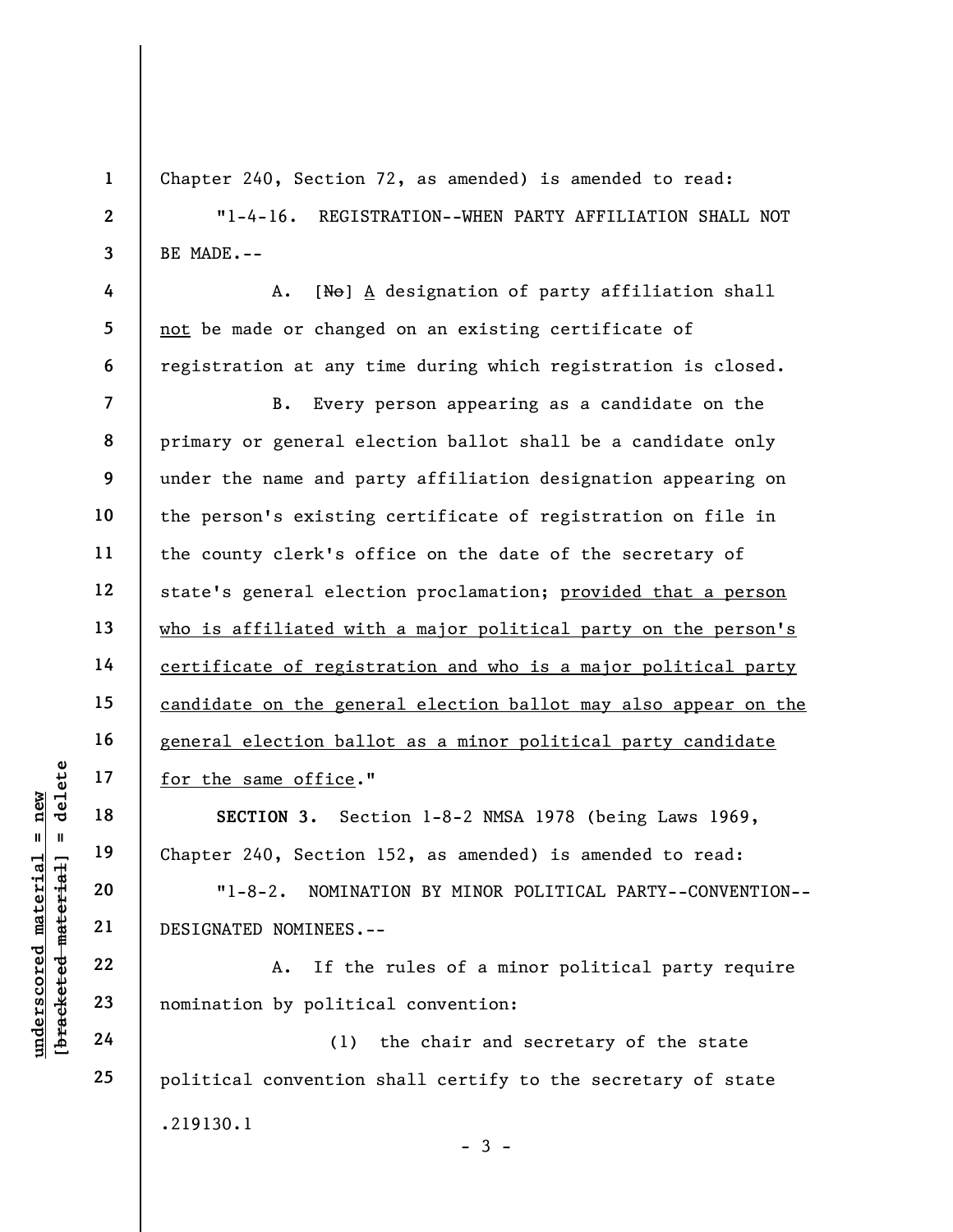the names of their party's nominees for United States senator, United States representative, all elective state offices, legislative offices elected from multicounty districts, [the public regulation commission] all elective judicial officers in the judicial department and all offices representing a district composed of more than one county; and

(2) the chair and secretary of the county political convention shall certify to the county clerk the names of their party's nominees for elected county offices and for legislative offices elected from a district located wholly within one county or that is composed of only one county.

B. The names certified to the secretary of state shall be filed on the twenty-third day following the primary election in the year of the general election and shall be accompanied by nominating petitions containing the signatures of voters totaling not less than one percent of the total number of votes cast for governor at the last preceding general election at which a governor was elected:

(1) in the state for statewide offices; and

(2) in the district for offices other than statewide offices.

under of votes cast<br>
and the selection at which a g<br>
election at which a g<br>
election at which a g<br>
(1)<br>
(2)<br>
guard the selection shape<br>
21<br>
22<br>
Signing the petition shape<br>
24<br>
Perfection shape<br>
24<br>
Perfection shape<br>
24<br>
Pe The petition shall contain a statement that the voters signing the petition are residents of the area to be represented by the office for which the person being nominated is a candidate.

 $- 4 -$ 

.219130.1

1

2

3

4

5

6

7

8

9

10

11

12

13

14

15

16

17

18

19

20

21

22

23

24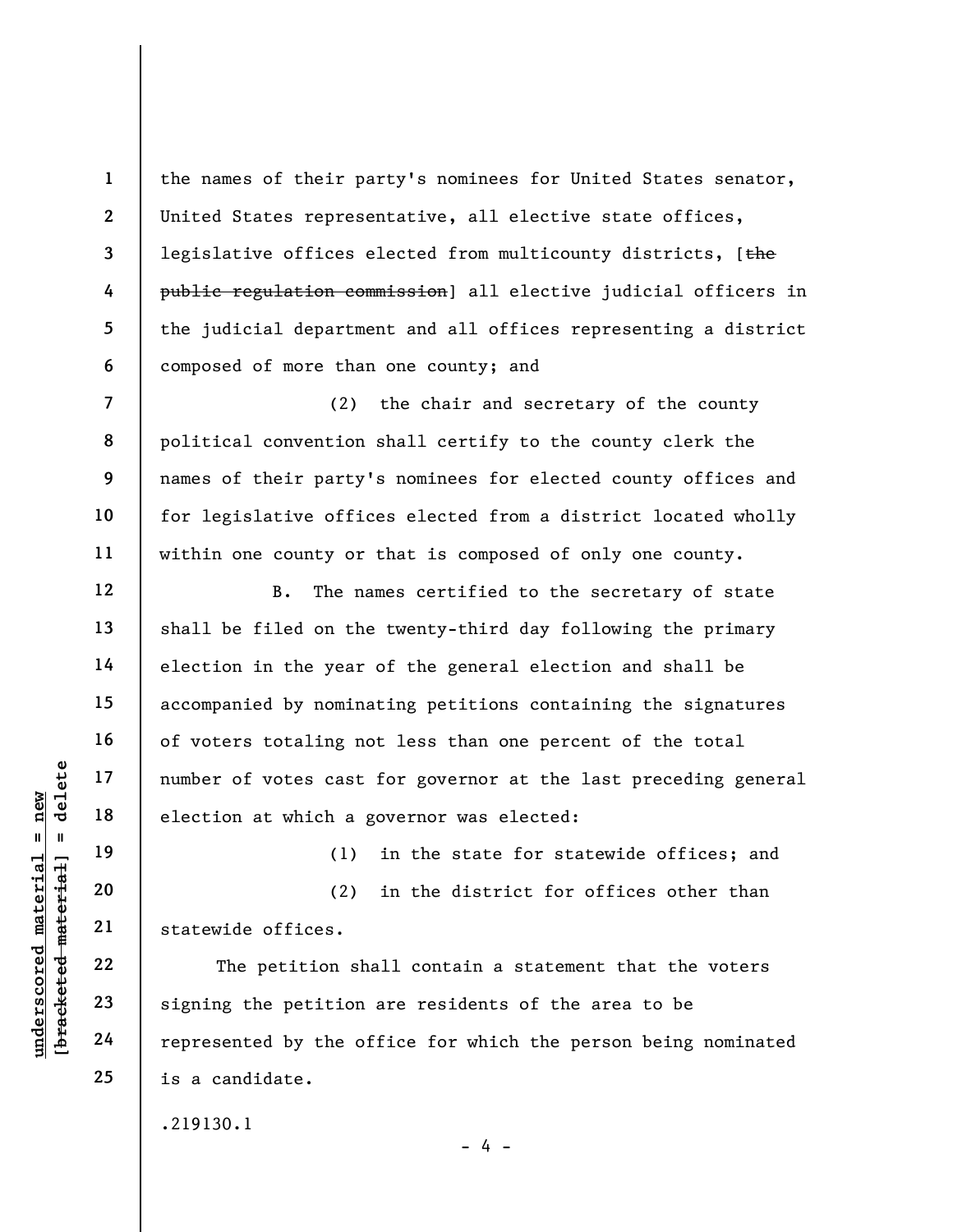2 3 7 C. The names certified to the county clerk shall be filed on the twenty-third day following the primary election in the year of the general election and shall be accompanied by a nominating petition containing the signatures of voters totaling not less than one percent of the total number of votes cast for governor at the last preceding general election at which a governor was elected:

(1) in the county for countywide offices; and

9 10 (2) in the district for offices other than countywide offices.

The petition shall contain a statement that the voters signing the petition are residents of the area to be represented by the office for which the person being nominated is a candidate.

D. Except as provided in Subsection F of this section or in the case of a political party certified in the year of the election, persons certified as candidates shall be members of that party on the day the secretary of state issues the general election proclamation.

underscored material = new [bracketed material] = delete E. Except as provided in Subsection F of this section or when a political party is certified in the year of the general election, and after the day the secretary of state issues the general election proclamation, a person certified as a candidate shall be:

.219130.1

(1) a member of that party not later than the

25

1

4

5

6

8

11

12

13

14

15

16

17

18

19

20

21

22

23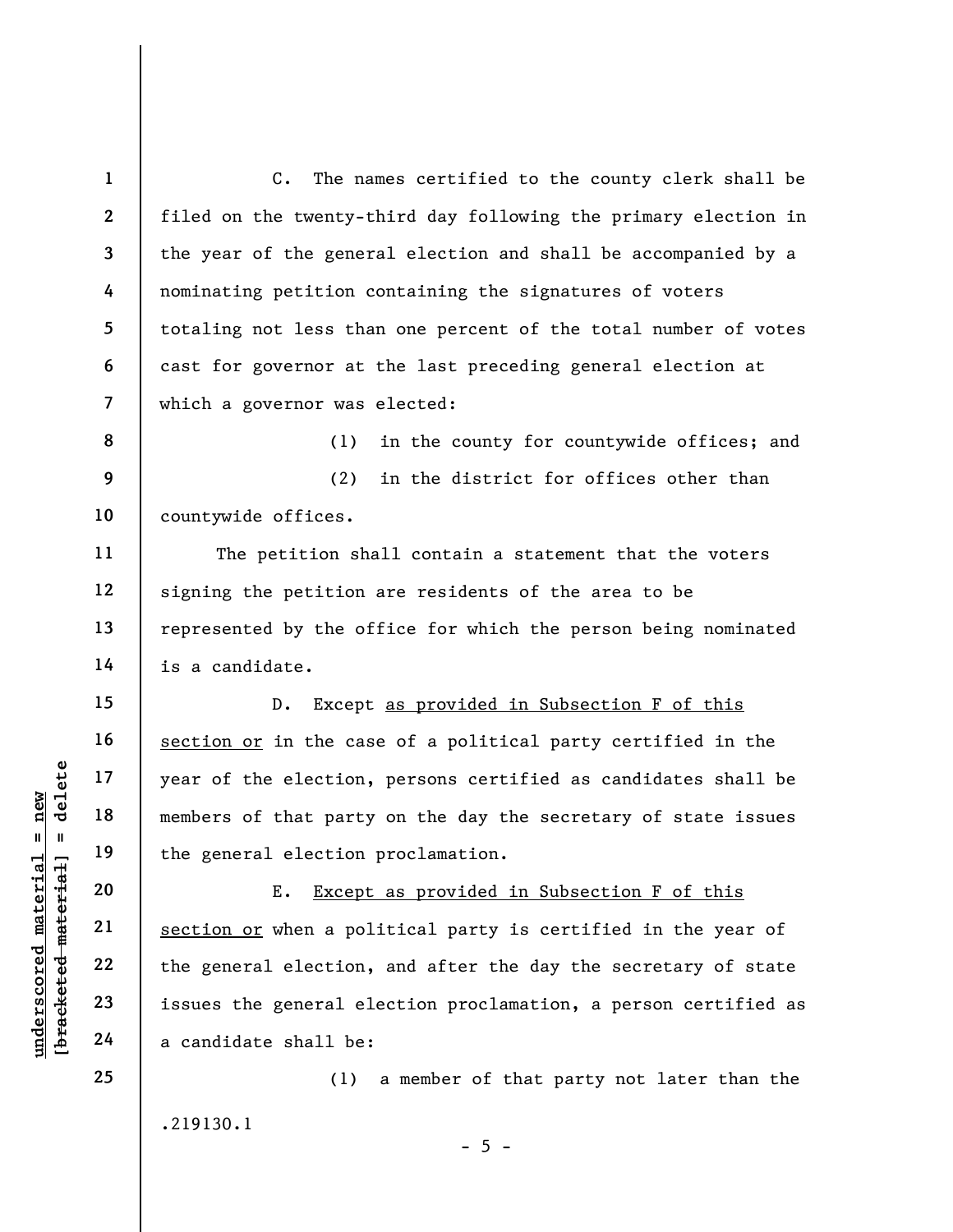1 2 3 4 5 6 7 8 9 10 11 12 date the political party filed its rules and qualifying petitions pursuant to Sections 1-7-2 and 1-7-4 NMSA 1978; and (2) a resident in the district of the office for which the person is a candidate on the date of the secretary of state's proclamation for the general election or in the case of a person seeking the office of United States senator or United States representative, a resident within New Mexico on the date of the secretary of state's proclamation for the general election. No person who is a candidate for a party in a primary election may be certified as a candidate for a different party in the general election in the same election cycle.

UN DEN TRINS CONTROLLED MANUSCRIP OF THE PRINCIP OF THE POST OF THE POST OF THE POST OF THE POST OF THE POST OF THE POST OF THE POST OF THE POST OF THE POST OF THE POST OF THE POST OF THE POST OF THE POST OF THE POST OF TH F. A minor political party may nominate a person who is affiliated with a major political party on the person's certificate of registration and who is a certified candidate for that major political party to also be the minor political party's certified candidate for the same office on the general election ballot. The nominee certification and nominating petition required by this section shall be accompanied by a declaration of candidacy by the minor political party's nominee affirming acceptance of the minor political party's nomination.

 $[F<sub>1</sub>]$  G. No voter shall sign a petition prescribed by this section for more persons than the number of candidates necessary to fill the office at the next ensuing general election."

 $- 6 -$ 

.219130.1

13

14

15

16

17

18

19

20

21

22

23

24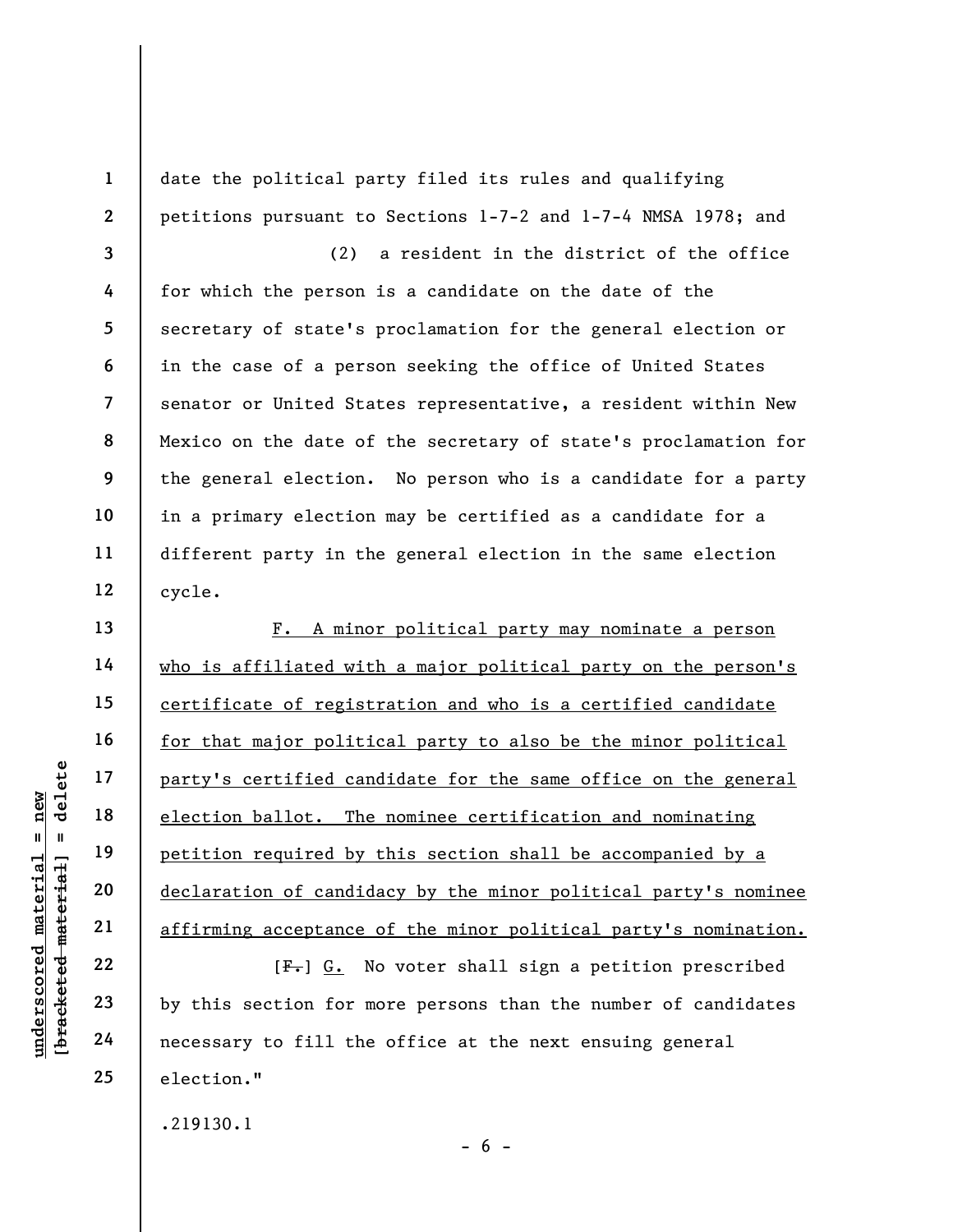SECTION 4. Section 1-8-3.1 NMSA 1978 (being Laws 2014, Chapter 40, Section 6 and Laws 2014, Chapter 81, Section 6) is amended to read:

UNESA 1978. No candid<br>
17 and 17 18<br>
18 for more than one <u>maj</u><br>
19 SECTION 5. Sec<br>
21 11-8-18. PRIMAL<br>
22 CANDIDATE.--<br>
23 A. No per<br>
24 nomination by a polit "1-8-3.1. NOMINATING PETITION FOR CANDIDATE OF AN UNQUALIFIED STATE POLITICAL PARTY--QUALIFICATION AS AN INDEPENDENT CANDIDATE.--The declaration of candidacy and petition signatures submitted to the proper filing officer by a candidate for nomination as a minor party candidate shall be counted toward the requirements for qualification as an independent candidate for the same office in the same election if the candidate's party files for, but does not obtain status as, a qualified political party in that election cycle. To qualify as an independent candidate, the candidate must meet all requirements for an independent candidate in Section 1-8-45 NMSA 1978 and submit the required number of petition signatures for an independent candidate as prescribed in Section 1-8-51 NMSA 1978. No candidate may circulate petitions for candidacy for more than one major political party in an election cycle."

SECTION 5. Section 1-8-18 NMSA 1978 (being Laws 1969, Chapter 240, Section 167, as amended) is amended to read:

"1-8-18. PRIMARY ELECTION LAW--WHO MAY BECOME A CANDIDATE.--

A. No person shall become a candidate for nomination by a political party or have the person's name printed on the primary election ballot unless the person's .219130.1 - 7 -

1

2

3

4

5

6

7

8

9

10

11

12

13

14

15

16

17

18

19

20

21

22

23

24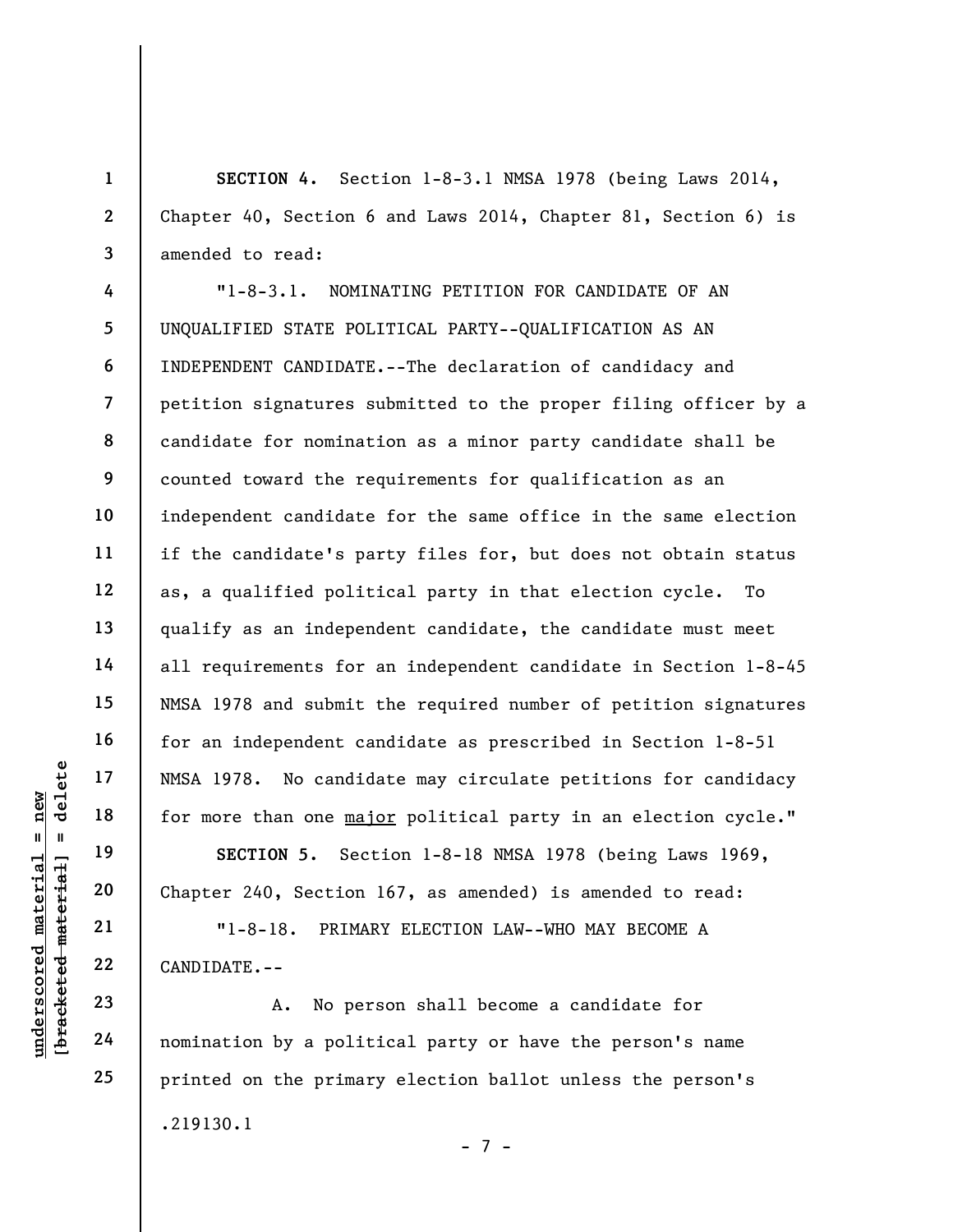1 record of voter registration shows:

2 3 4 5 6 7 8 (1) affiliation with that political party on the date of the secretary of state's general election proclamation; provided that a person who is affiliated with a major political party on the person's certificate of registration and who is a certified candidate for that major political party may also be the candidate for one or more minor political parties for the same office; and

9 10 11 12 13 14 15 (2) residence in the district of the office for which the person is a candidate on the date of the secretary of state's general election proclamation or in the case of a person seeking the office of United States senator or United States representative, residence within New Mexico on the date of the secretary of state's general election proclamation.

16

underscored material = new [bracketed material] = delete B. A voter may challenge the candidacy of a person seeking nomination by a political party for the reason that the person does not meet the requirements of Subsection A of this section by filing a petition in the district court within ten days after the last day for filing a declaration of candidacy or a statement of candidacy for convention designation. The district court shall hear and render a decision on the matter within ten days after the filing of the petition. The decision of the district court may be appealed to the supreme court within five days after the decision is rendered. The supreme .219130.1

- 8 -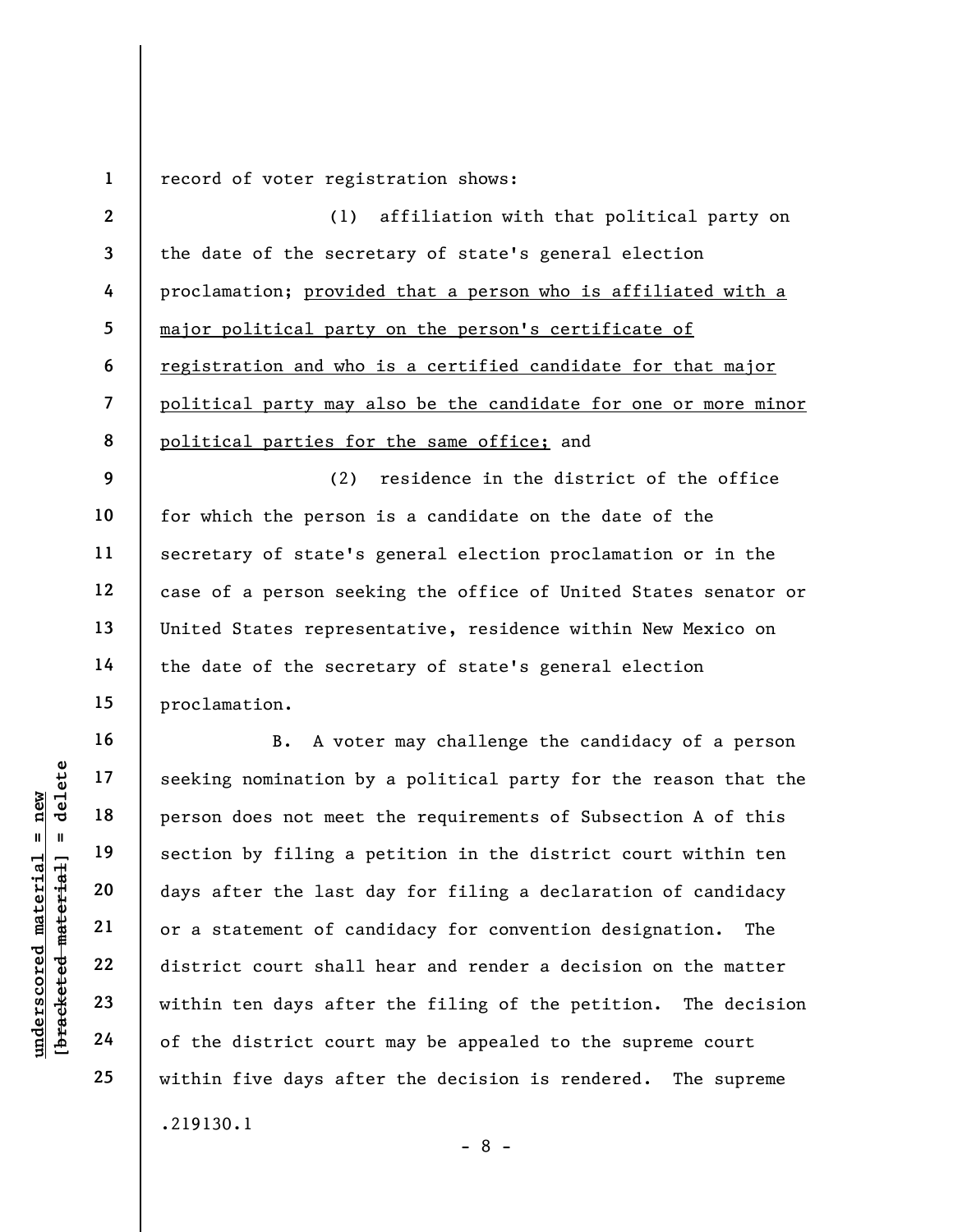1 2 court shall hear and render a decision on the appeal forthwith."

SECTION 6. Section 1-8-27 NMSA 1978 (being Laws 1969, Chapter 240, Section 172, as amended) is amended to read:

underschied material exceptions.<br>
Weight a new finance of the sense of the sense of the sense of the sense of the sense of the sense of the sense of the sense of the sense of the sense of the sense of the sense of the sens 5 6 7 8 9 10 11 12 13 14 15 16 17 18 19 "1-8-27. PRIMARY ELECTION LAW--DECLARATION OF CANDIDACY-- MANNER OF FILING.--Each declaration of candidacy, by nominating petition or by preprimary convention designation, shall be delivered for filing in person by the candidate therein named or by a person acting, by virtue of written authorization, solely on the candidate's behalf. The proper filing officer shall not accept for filing more than one declaration of candidacy from any one individual, except that candidates who seek but fail to receive preprimary convention designation shall file a declaration of candidacy by nomination, according to provisions of the Primary Election Law, to have their names placed on the primary election ballot and a certified major political party candidate may file a declaration of candidacy to be a minor political party's candidate for the same office on the general election ballot."

SECTION 7. Section 1-10-7 NMSA 1978 (being Laws 1977, Chapter 222, Section 30, as amended) is amended to read:

"1-10-7. BALLOTS--NAME SHALL APPEAR BUT ONCE-- EXCEPTIONS.--

A. In a primary [or general] election, [no] a candidate's name shall not appear more than once on the ballot, .219130.1 - 9 -

20

21

22

23

24

25

3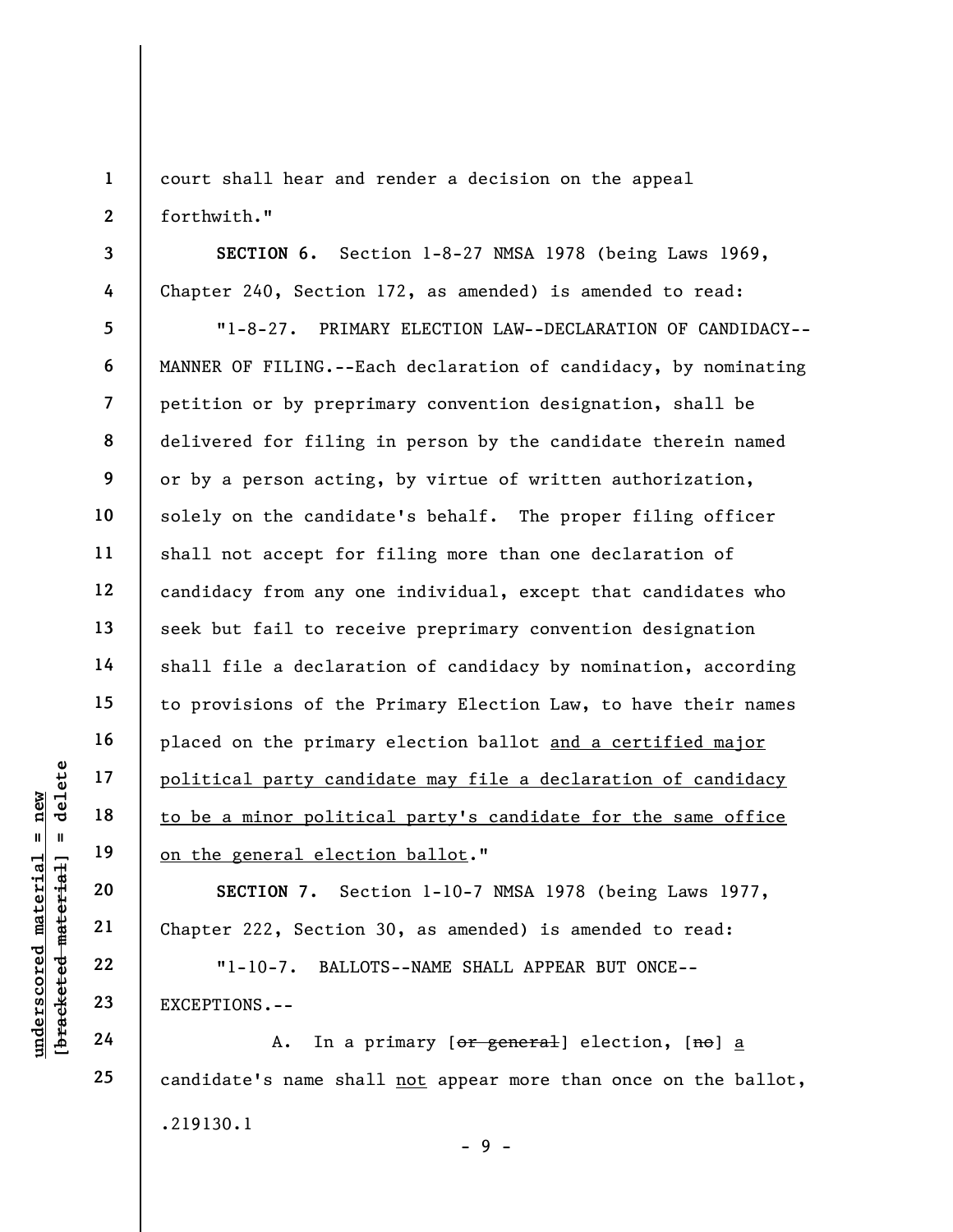UN 1978 is enacted to re<br>
1978 is enacted to re<br>
1989 is enacted to re<br>
1989 is enacted to re<br>
1989 is enacted to re<br>
1989 is enacted to re<br>
1989 is enacted to re<br>
1989 TALLYING--CANDIDATES<br>
2089 PARTY.--Votes cast for<br>
22 1 2 3 4 5 6 7 8 9 10 11 12 13 14 15 16 17 18 19 20 21 22 23 24 25 except in the case of a candidate who is also a candidate for president or vice president of the United States. B. In a general election, a candidate's name shall not appear more than once on the ballot, except in the case of a candidate who is: (1) also a candidate for president or vice president of the United States; or (2) the candidate for a major political party and one or more minor political parties for the same office. [B.] C. In a regular local election, a candidate's name: (1) shall not appear more than once to be elected to any position with the same local government; and (2) may appear more than once to be elected to any position with different local governments." SECTION 8. A new section of Chapter 1, Article 12 NMSA 1978 is enacted to read: "[NEW MATERIAL] CONDUCT OF ELECTION--COUNTING AND TALLYING--CANDIDATES NOMINATED BY MORE THAN ONE POLITICAL PARTY.--Votes cast for a candidate who was nominated for the same office by a major political party and one or more minor political parties shall be tallied separately by political party as in the normal course of tallying election results, and then the votes tallied for the candidate shall be combined. The combined total of votes shall be the final tally of the .219130.1

 $- 10 -$